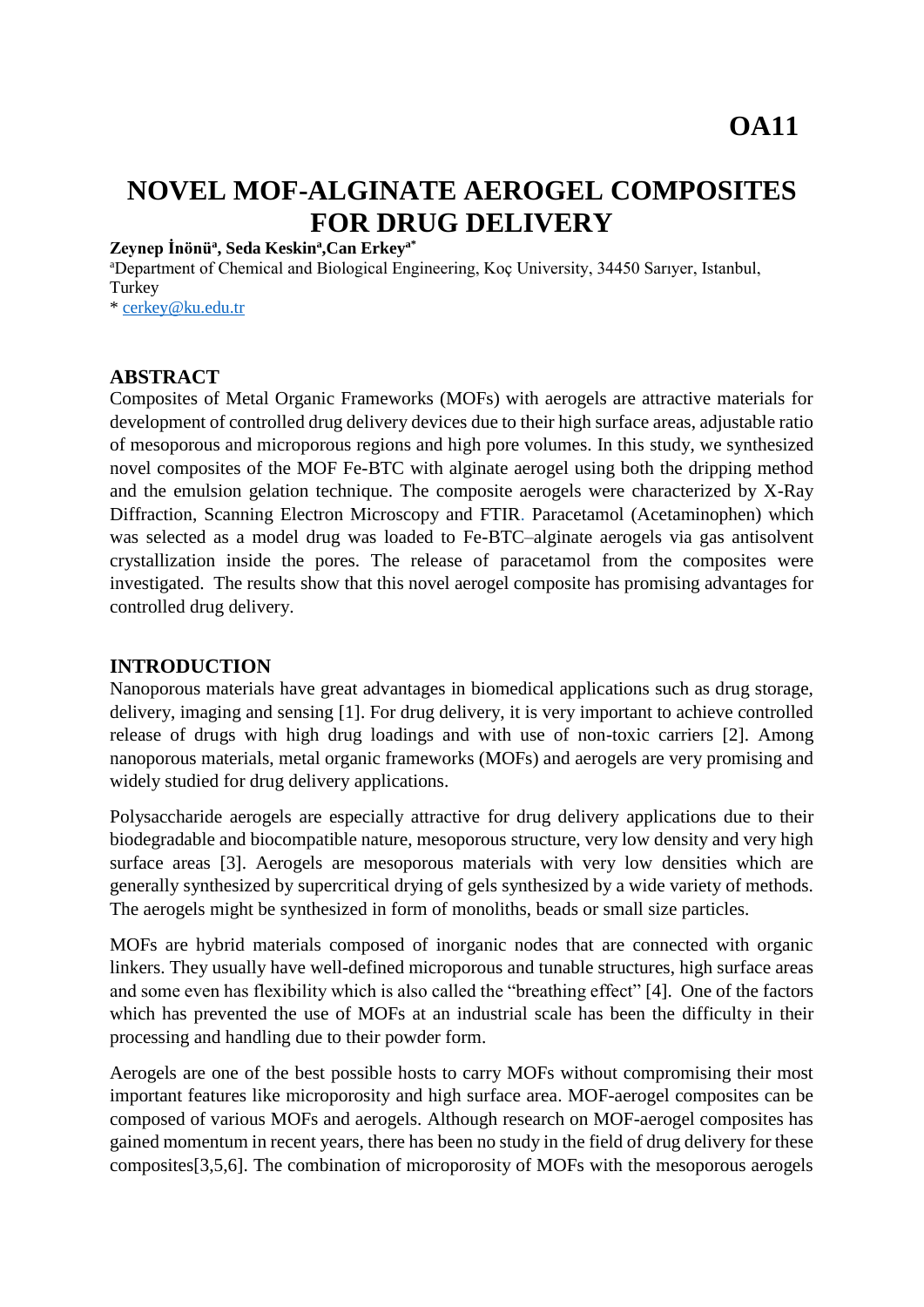have the opportunity to make hierarchically porous materials with very high surface areas. This way, it is possible to retard the diffusion and increase the amount of drug loaded. Therefore MOF-aerogel composite materials have great potential in drug delivery applications.

For this research, we have chosen Fe-BTC as the model MOF and alginate as the aerogel matrix. Alginates are important type of materials as they found many applications in industries such as pharmaceutical, food and cosmetics[7]. Their gel forming ability along with their non-toxic nature and biocompatibility makes them perfect candidates for drug delivery systems. Fe-BTC was chosen due to the fact that iron is highly biocompatible and has low toxicity[2,8].

Paracetamol was selected as the model drug due to the fact that it is very suitable for gas antisolvent crystallization (GAS) process inside the pores. This process enables high loadings of target molecules into the gel matrix. For GAS process, the drug is loaded at the last step of solvent exchange and then the gel containing the drug is dried supercritically so that ethanol that is miscible in  $\sec O_2$  is removed whereas  $\sec O_2$  acts as an anti-solvent for the drug. Therefore the drug precipitates inside the pores of the aerogel.

## **MATERIALS AND METHODS**

Fe-BTC—alginate aerogel composites were synthesized using both dripping method and emulsion gelation technique. For the preparation of MOF-aerogel composites, Basolite F300 which is a commercial MOF produced by BASF and sodium alginate (*Alginic acid sodium salt from brown algae)* from Sigma Aldrich was used. Various MOF-alginate composites were synthesized with using solutions with the same alginate concentrations but different MOF contents.

In the dripping method, a suspension of Fe-BTC in an alginate solution was dropwise added to a solution of CaCl2. The resulting spherical gel particles with an average size of 0.45 cm were then subjected to stepwise solvent exchange with ethanol. Whereas in the emulsion gelation method, a water-in-oil emulsion was produced using an alginate solution with Fe-BTC dispersed in it. After gelation, the particles were recovered by filtration and subjected to solvent exchange with ethanol. Produced composite gel particles were loaded with 0.5 M paracetamol at the last step of solvent exchange. These particles were kept overnight in a solution of paracetamol dissolved in ethanol and later supercritically dried. With this process called gas antisolvent crystallization inside the pores, paracetamol that is insoluble in  $\sec O_2$  precipitated inside the pores of the composites.

The paracetamol loaded composites were then subjected to release experiments. Each composite was put into a solution of fixed amount of phosphate buffered saline (PBS) with pH adjusted to 5.8. The composites were then kept under constant stirring at 310 K and samples were taken from the solution at specific time points. The samples were then analyzed with Thermo Scientific NanoDrop ND 1000 UV-Vis Spectrophotometer at 242 nm using a calibration curve prepared with solutions of paracetamol with known concentrations. Moreover, the composites were also characterized with FTIR, XRD and SEM.

### **RESULTS**

Seven different composites were synthesized with a 2 wt% Sodium Alginate solution and different Fe-BTC concentrations. The weight fractions of Fe-BTC varied between 0.01 and 0.7. The density of the composites ranged from 0.1  $g/cm<sup>3</sup>$  to 0.176  $g/cm<sup>3</sup>$ . As MOF content increased, it became harder to disperse MOF particles in alginate solution, therefore some MOF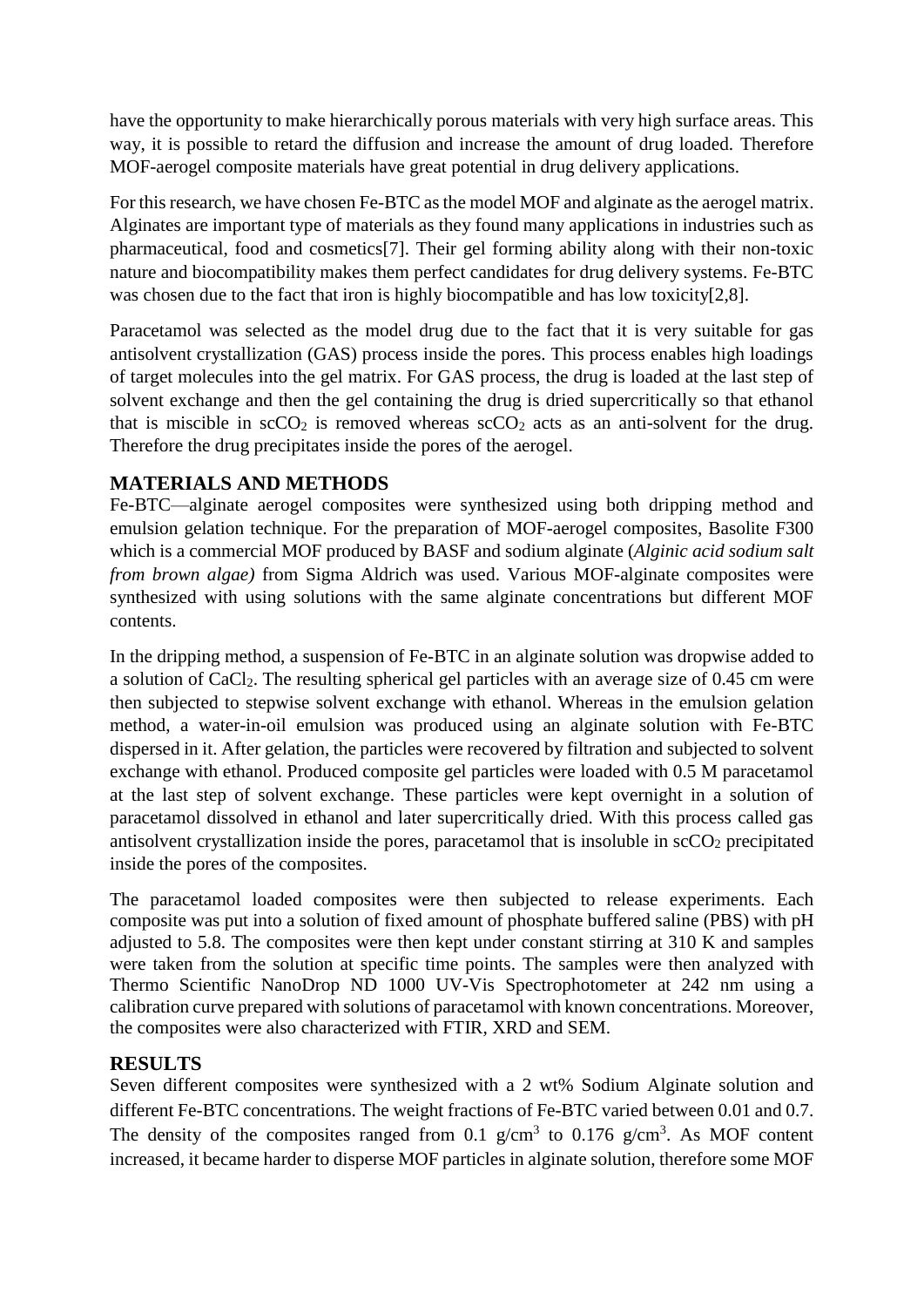agglomerates were observed. The highest MOF loaded composite (70 wt%) had agglomerates at its surface as shown in Figures 1 and cross section as shown in Figure 2.



Figure 1. SEM image of surface of 70 wt% Fe-BTC-alginate aerogel composite surface with paracetamol loaded



**Figure 2.** SEM image of cross section of 70 wt% Fe-BTC-alginate aerogel composite surface with paracetamol loaded

XRD results as seen in Figure 3 show that Fe-BTC remains intact and paracetamol is in crystal form which is very important for drug delivery purpose.



**Figure 3.** XRD Spectra of 70 wt% Fe-BTC-alginate aerogel with and without paracetamol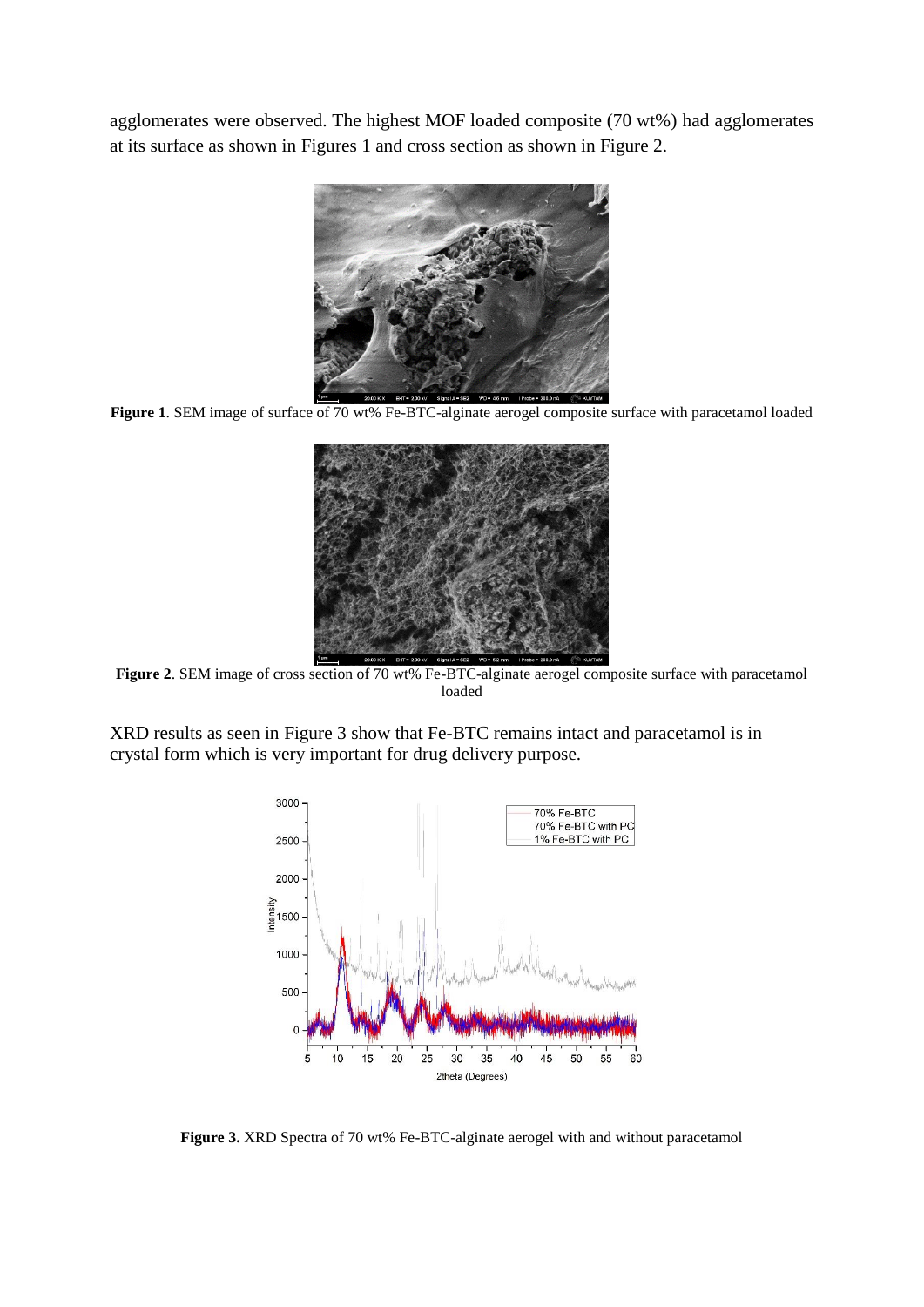The results of the release experiments carried out with composites with different MOF contents are given in Figures 4 and 5. As Fe-BTC fraction in the composite matrix increased, the amount of paracetamol that is loaded increased as seen in Figure 4. In addition, Figure 5 shows that the initial release is slower and the time it takes to achieve full release increases with increased Fe-BTC concentrations.



**Figure 4**. Concentration of paracetamol in PBS over time (pH 5.8, 310 K, under stirring)



**Figure 5**. Release of paracetamol from composites into PBS

#### **CONCLUSION**

The results show that the MOF Fe-BTC stays intact inside an alginate gel matrix leading to formation of nanoporous composites suitable as hosts. Delivery of a model drug from these